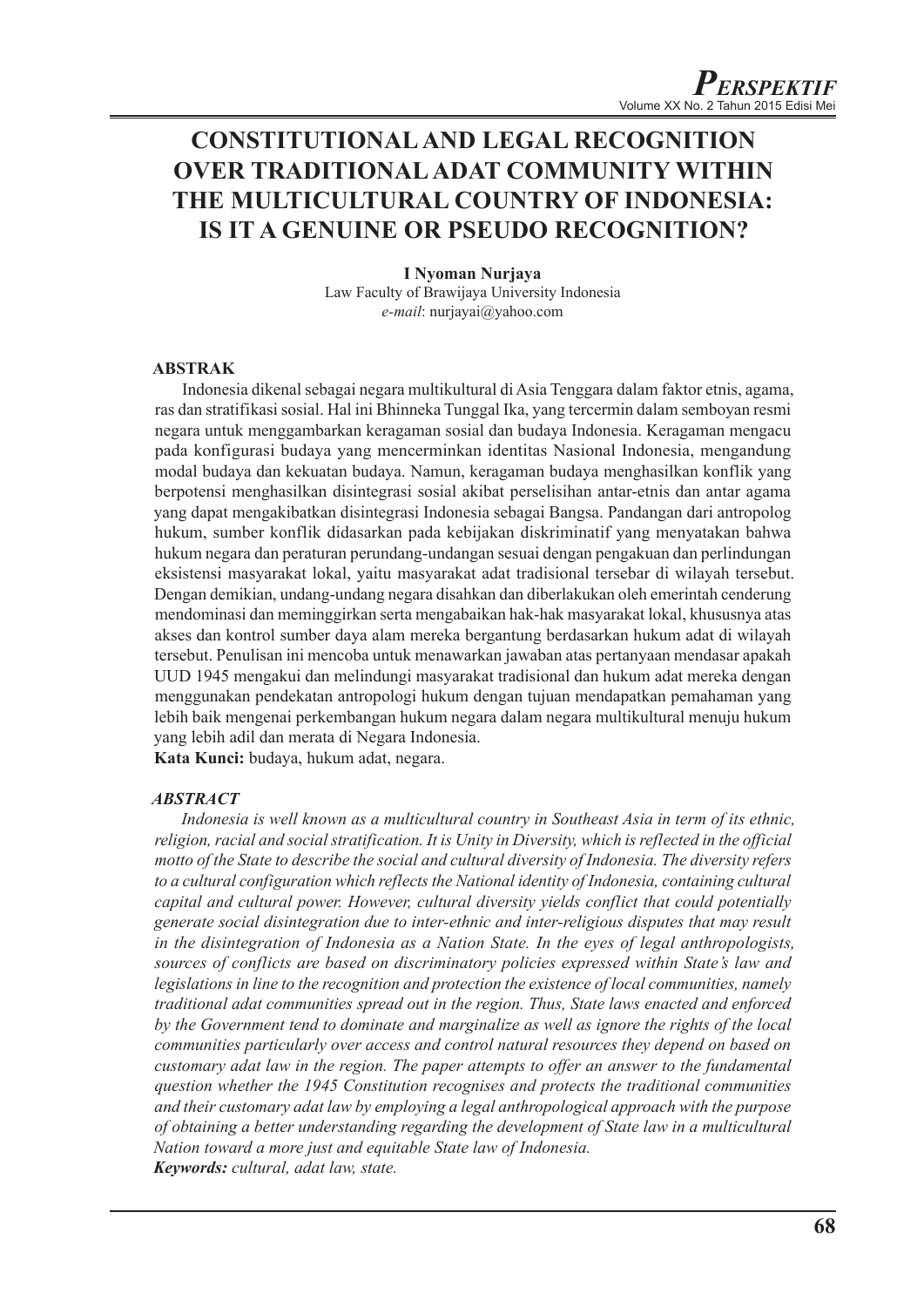#### **INTRODUCTION**

Indonesia has been well known as a multicultural country in terms of its ethnic, religion, culture, and social stratification. It is, therefore, an official motto of the State namely Unity in Diversity (*Bhinneka Tunggal Ika*) reflected the empirical social and cultural diversity of Indonesia. Territory of Indonesia which lied down from Sabang (North Sumatera) to Merauke (West Papua) contains richly natural resources, as well as cultural resources spread out in the region. $<sup>1</sup>$ </sup>

On the one hand, the diversity refers to a cultural configuration which reflects the Nation identity of Indonesia, in which on the empirical circumstance forming elements that establish Indonesia as a Nation State. The mentioned cultural diversity has been a cultural capital and cultural power as well that generate dynamically the life of Nation State of Indonesia. But, on the other hand, these of cultural diversity contain yields of conflict that could potentially generate a situation of social disintegration. It is because the inter-ethnic and inter-religious community disputes bring sensitively about the consequence of disintegration of Indonesia as a Nation State. It is said that conflicts could not be avoided within human interaction; conflicts and tensions inherent within the life of community, wherever, whenever and within every kind of society.2 Hence, for the case of Indonesia, it will become a fact if the conflicts could not be managed and handled wisely by the Government and all components of society in the country.

In the last more four decades Indonesia has increasingly been facing by conflict that based on cultural pluralism such as emerged in Aceh Province, Abepura and Timika of West Papua, Sampit and Palangkaraya of Central Kalimantan, Pasuruan and Situbondo of East Java, Mataram of West Lombok, Lampung of South Sumatera, Poso of Central Sulawesi, and Pontianak and Sambas of West Kalimantan. Those conflicts look like interethnic conflicts that caused by the conflict of values,

**69**

conflict of norms, and conflict of interest between ethnic communities in the multicultural country of Indonesia.

Besides, it also could be observed that cases of law over natural resources tenure and management have been increasing in accordance with the implementation of national development in various sectors namely industry, agro-industry, transportation, transmigration, settlement and real-estate, as well as commerce and tourism industry.3

Conflicts over natural resources ownership and use were primarily caused by differentiation both interest of natural resources control and tenure, as well as differential perception to deal with environment and natural resources law between Government and the local people.4 In this sense, the Government tends to enforce State law and regulations to control and manage natural resources in the name of national development, and on the other side the local traditional people namely the adat communities (*masyarakat hukum adat*) employs their own customary law which is called adat law (*hukum adat*) to control and manage their environment and natural resources in the territories they depend on.

In the perspective of legal anthropologist, source of the conflicts is naturally based on the discriminated policy and treatment of the Government that expressed within State law and regulation enactment in line with the recognition and protection of rights of the local adat communities over natural resources access and tenure and management. In this respect, those of State laws that particularly enacted and enforced by the Government tend to dominate and marginalize the local values, traditions, religion, as well as the customary law of traditional communities ignorance in the region.

4 Anthony Allot and R. Woodman Gordon (eds). 1975, *People's Law and State Law*, Dodrecht-Holland: Foris Publication.

<sup>1</sup> Joan Hardjono (ed), 1991. *Indonesia, Resources, Ecology, and Environment*, New York: Oxford University Press.

<sup>2</sup> Paul Bohannan (ed.). 1987, *Law and Warfare, Studies in the Anthropology of Conflict*, Austin and London: University of Texas Press; Laura Nader and Harry F. Tood Jr. (eds.). 1978. *The Disputing Process-Law in Ten Societies*, New York: Columbia University Press; James Spradley P. and David W. McCurdy. 1987, *Conformity and Conflict, Reading in Cultural Anthropology*, Boston and Toronto: Little, Brown and Company.

<sup>3</sup> Sukri Abdurrachman. 2004, *Konflik Pertanahan di Era Reformasi: Hukum Negara, Hukum Adat dan Tuntutan Rakyat (Conflict of Land Tenure in Reformation Era: State Law, Adat Law and Claiming of the People),* Jakarta: Pusat Penelitian Kemasyarakatan dan Kebudayaan LIPI; Al Araf and Awan Puryadi. 2002, *Perebutan Kuasa Tanah (The Contest of Land Tenure and Control),* Yogyakarta: Lappera Pustaka Utama; Dianto Bachriadi et. al. (eds). 1997. *Reformasi Agraria, Perubahan Politik, Sengketa, dan Agenda Pembaruan Agraria di Indonesia (Agrarian Reformation, Political Change, Conflicts and Agrarian Reform Agendas in Indonesia)*, Jakarta: Repetto.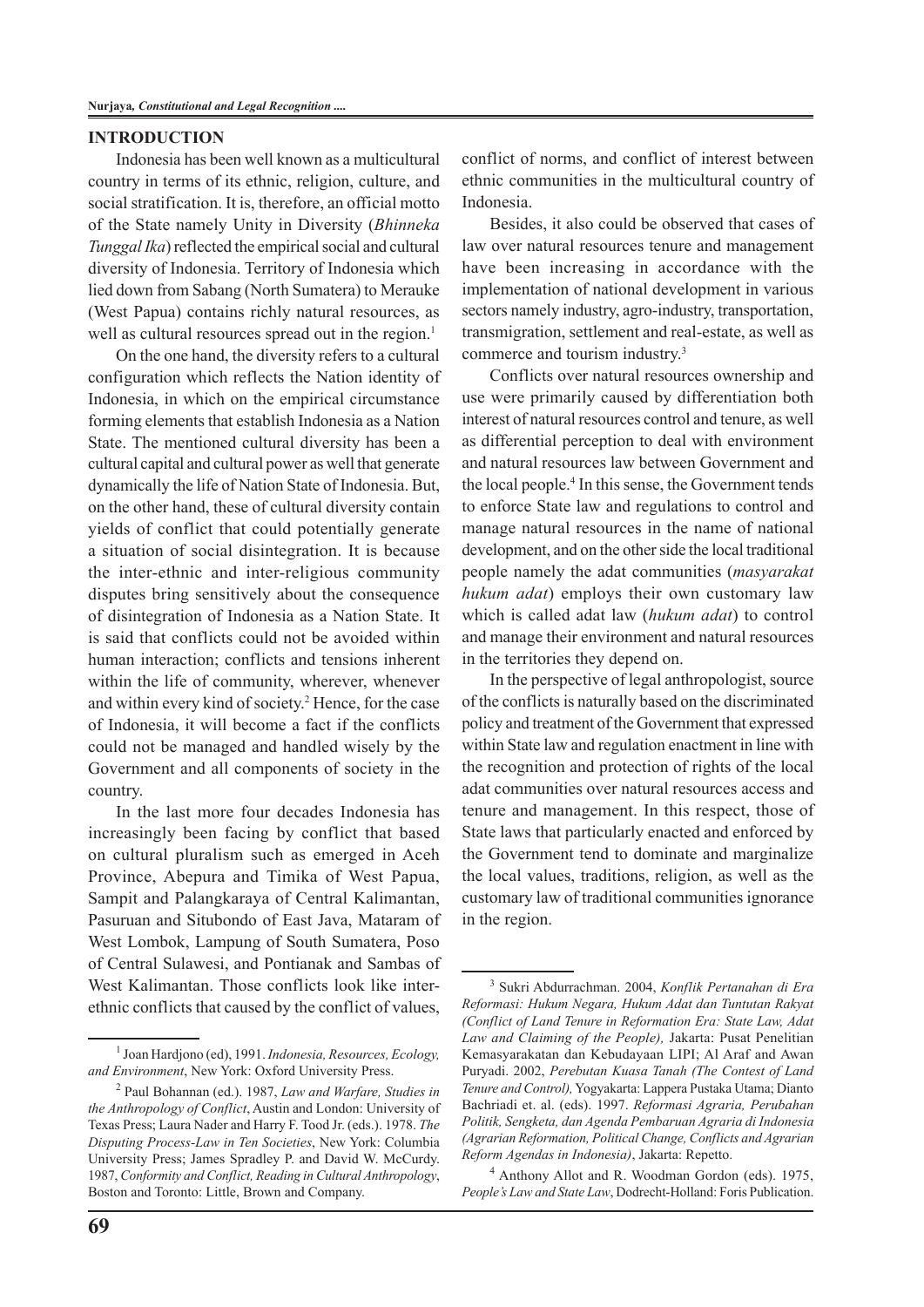It is conventionally stated that basic function of the law is to keep social order and protect legal order in maintaining function of law as a tool for social control and ordering of society.<sup>5</sup> In doing so, another function of the law is remains improved to be an instrument of orderly change namely social engineering.<sup>6</sup> In the development of complexity society within Nation State such functions of law then questioned whether the role of State Law could also be improved as an instrument for maintaining and strengthening social integration within multicultural Nation State.

It is interesting to analyse such kind of legal phenomenon for the purpose of obtaining a better understanding whether cause of the conflicts originally based on the inter-ethnic disputes or the question of State's ideology and policy of the Government which defined within the 1945 Constitution and State's law and regulations. The paper attempts to offer the answer of the said fundamental question by employing legal anthropology approach in order to find another atmosphere in building a better understanding holistically regarding whether the 1945 Constitutional defines a genuine or pseudo recognition and protection to the traditional adat communities especially over natural resources rights and tenure.

## **DISCUSSION**

# **Ideology of the State in Recognising and Protecting Traditional Adat Community: Legal Anthropology Point of View**

Anthropological studies with regard to the function of law as system of social control within society have primary been conducted by anthropologist.<sup>7</sup> It is, therefore, recognized that anthropologists offered more significant contribution in relation to the development of concept of law as instrument of securing social control and legal order within the dynamic life of society. Anthropologist have focused their study upon micro-processes of legal action and interaction. They have made the universal fact of legal pluralism a central element in understanding

of the working of law in society, and they have selfconsciously adopted comparative and historical approach and drawn the necessary conceptual and theoretical conclusion from this choice.8

In this respect, law has not been studied by anthropologist the only as a product of logic abstract of a group of people that mandated particular authority, but largely as a social behavior of society.<sup>9</sup> Hence, law has been studied as product of social interaction which strongly influenced by other aspects of culture namely politic, economy, ideology, religion etc. In other words, law has been observed as part of culture as a whole integrally with other elements of culture,<sup>10</sup> and studied as social process within society.<sup>11</sup>

It is difficult articulate a precise definition of law that capture the multiple aspects and actions of the State. In this regards, Hart argued to use the concepts of rule and authority to bring law into focus in analyzing the role of law in the State.12 Law must be understood as generic, and the term used in a way that is general enough to embrace all legal experience.<sup>13</sup> That is the reason why Moore then formulated law as a short term for a very complex aggregation of principles, norms, ideas, rules, practices, and the agencies of legislation, administration, adjudication and enforcement, and backed by political power and legitimacy.<sup>14</sup>

Law is a definitional characteristic of the State and an object of efforts of the State to order and control its territory and natural resources contained therein. It is therefore importance to pay attention the role of law as ideology, and to analyze how the

<sup>5</sup> Edwin W. Patterson, 1950. "Introduction", in *The Legal Philosophies of Lask, Radbruch, and Dablin*, translated by Kurt Wilk, Cambridge University Press.

<sup>6</sup> Lawrence M. Friedman, 1975. *The Legal System, A Social Science Perspective*, New York: Russell Sage Foundation.

<sup>7</sup> Donald Black. 1984. *Toward a General Theory of Social Control*, New York: Academic Press.

<sup>8</sup> John Griffiths. 1986, What is Legal Pluralism?, in *Journal of Legal Pluralism and Unofficial Law* No. 24/1986, The Foundation for Journal of Legal Pluralism.

<sup>9</sup> Donald Black. 1984, *Toward a General Theory of Social Control*, New York: Academic Press; Donald Black and Maureen Mileski (eds). 1973, *The Social Organization of Law*, New York: Seminar Press.

<sup>10</sup> Leopold Pospisil, 1971, *Anthropology of Law, A Comparative Theory*, New York: Harper & Row Publisher.

<sup>11</sup> Sally F. Moore, 1978, *Law as Progress, An Anthropological Approach*, London: Routhledge & Kegan Paul Ltd.

<sup>12</sup> H.L.A. Hart. 1960, *The Concept of Law*, Oxford: Oxford University Press.

<sup>13</sup> Phillip Selznick, 1969, *Law, Society, and Industrial Justice*, New York: Transaction Books.

<sup>14</sup> Sally F. Moore, 1978, *Law as Progress, An Anthropological Approach*, London: Routhledge & Kegan Paul Ltd.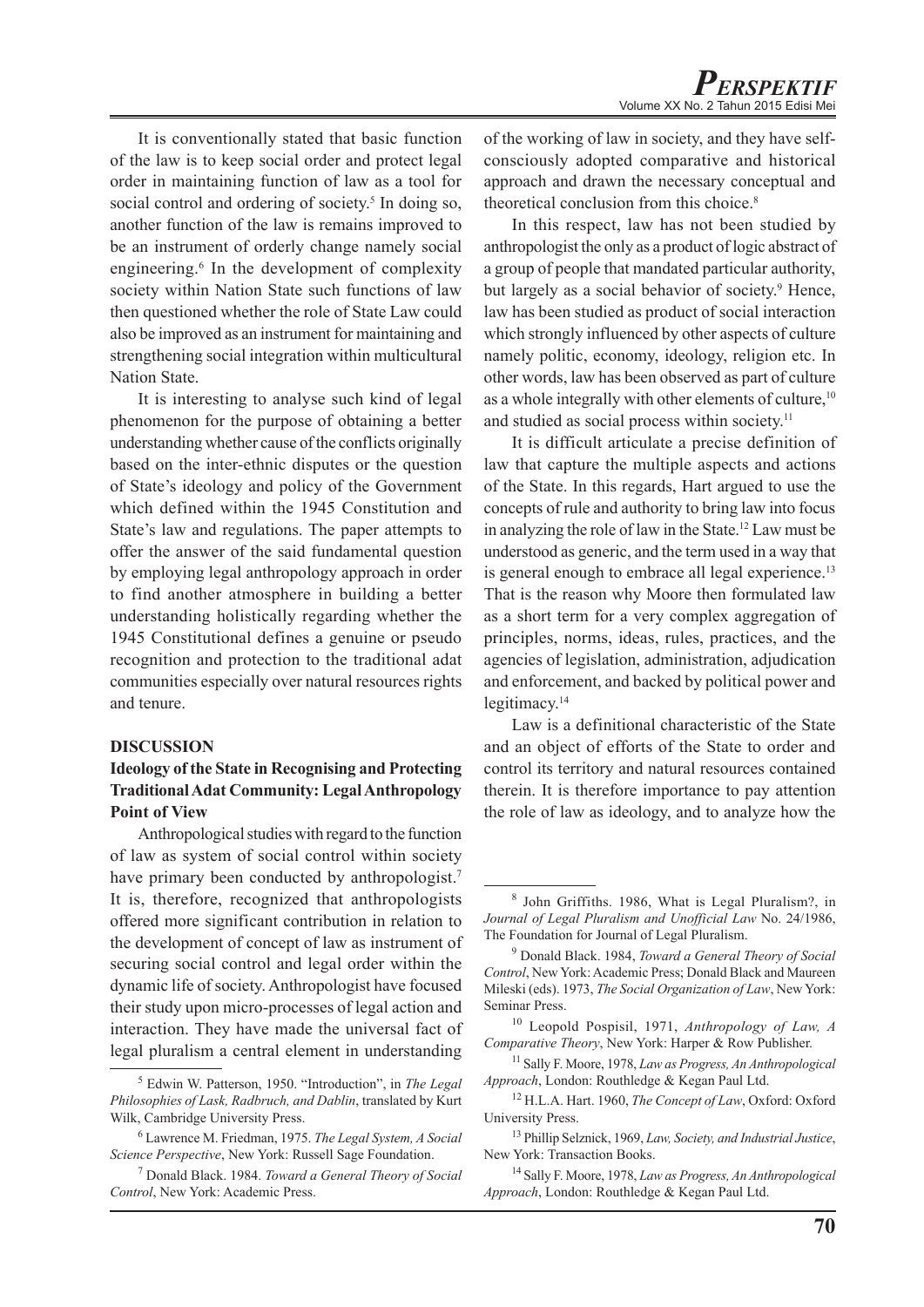State establish and enforce the ideology.<sup>15</sup> In the case of Indonesia, it is clearly observed that law was developed and employed as ideology to order and control the territory of Indonesia and natural environment contained therein. This clearly defines within Preamble of the 1945 Constitution that states: *"... to form a Government of the State of Indonesia which shall protect all the people of Indonesia and control the territory and natural resources contained therein mainly for the purpose of improving prosperity and public welfare, educate the life of the people, and to participate toward the establishment of a world order based on freedom, perpetual peace, and social justice"*.

Such Preamble naturally reflected main goal of the establishment Unitary State of Indonesia, as well as kind of ideology that should be used for foundation in order to nation and character building of the country. Therefore, this ideology reaffirms particularly in Article 33 paragraph (3) of the 1945 Constitution that states: *"The earth and water and natural resources contained therein should be controlled by the State and shall be utilized for greatest prosperity of the people"*. Keywords of the ideology of the State in controlling and managing natural resources has been *"... should be controlled by the State"* and *"shall be utilised for greatest prosperity of the people"*.

In relation to recognition and protection of the indigenous people of Indonesia which is called the adat people and communities (*masyarakat hukum adat*) that spread out in the region, the Article 18B paragraph (2) of the 1945 Constitution defines that "the State recognises and respects the adat communities and their traditional rights *as long as* these remain in existence, and are in accordance with the societal development, and the principles of the Unitary State of the Republic of Indonesia, and shall be regulated by the law". In this sense, key word of the Article that should seriously be paid attention is "... *as long as* ....". It means that the 1945 Constitution defines an officially restriction that the existence of adat people in the country will the only be recognised and respected by the State as long as they fulfill abstract and certain conditions namely still in the really life, living as and in the civilized society, and

15 Charles V. Barber. 1989, *"The State, The Environment, and Development: The Genesis and Transformation of Social Forestry Policy in New Order Indonesia"*, Berkeley: Unpublished Doctoral Desertation University of California.

not in contradiction with principle of the unitary State, and shall be regulated by the State's law.

The said conditions have more been reconfirmed on the State's legal instruments that regulate natural resources control and management in the territory of adat communities in the region such like the Basic Agrarian Act No. 5 Year 1960 that deal to lands tenure and use, Forestry Act No. 41 of 1999 pertaining to forest resources control and management, Biological Diversity Conservation Act No. 5 Year 1990, Spatial Use Act No. 24 of 1992, Water Resources Act No. 7 of 2004, Plantation Act No. 18 Year 2004, Fishery Act No. 31 of 2004, Coastal Zone and Small Islands Management Act No. 27 of 2007, Mineral Mining and Coal Act No. 4 Year 2009, and Human Environment Protection and Management Act No. 32 Year 2009.

Such conditions of *as long as* that defined in the mentioned Acts in line to recognition and respection of the adat people come to consequence that clearly restrict and neglect rights of adat communities to control as well as manage and utilise natural resources they depend on for survive in the territory. Besides, customary law of the communities that reflect traditional environmental wisdom were automatically dominated and subordinated and ignored as well by the State's Acts over natural resources tenure and management and use.16

In fact, the adat communities were in existence for years and generations, living in peace in the certain territory mostly in and around forest area or coastal zone and small islands, control and manage their natural environment they depend on under the supervision of their-owned customary adat law, a long period of time before independent day of Indonesia on August 17, 1945. It shows that such ideology and character of State's law in which conditions of as long as attached as legal instrument to restrict rights of the communities in contradiction with the principle of *ad prima facie*. Which one is prior and posterior in existence in the territory of Indonesia, whether the traditional adat communities or Nation State of Indonesia? It is generally recognised that adat people and communities in the country were naturally basic

<sup>16</sup> I Nyoman Nurjaya. 2014. "Progressive Environmental Law of Indonesia: Global Principles of Stockholm and Rio Declations As Defined Within The 2009 Act on Human Environment Protection and Management", in *The US-China Law Review Volume 11, Number 1, January 2014 (Serial Number 97),* Illinois-USA: David Publishing Company, Illinois.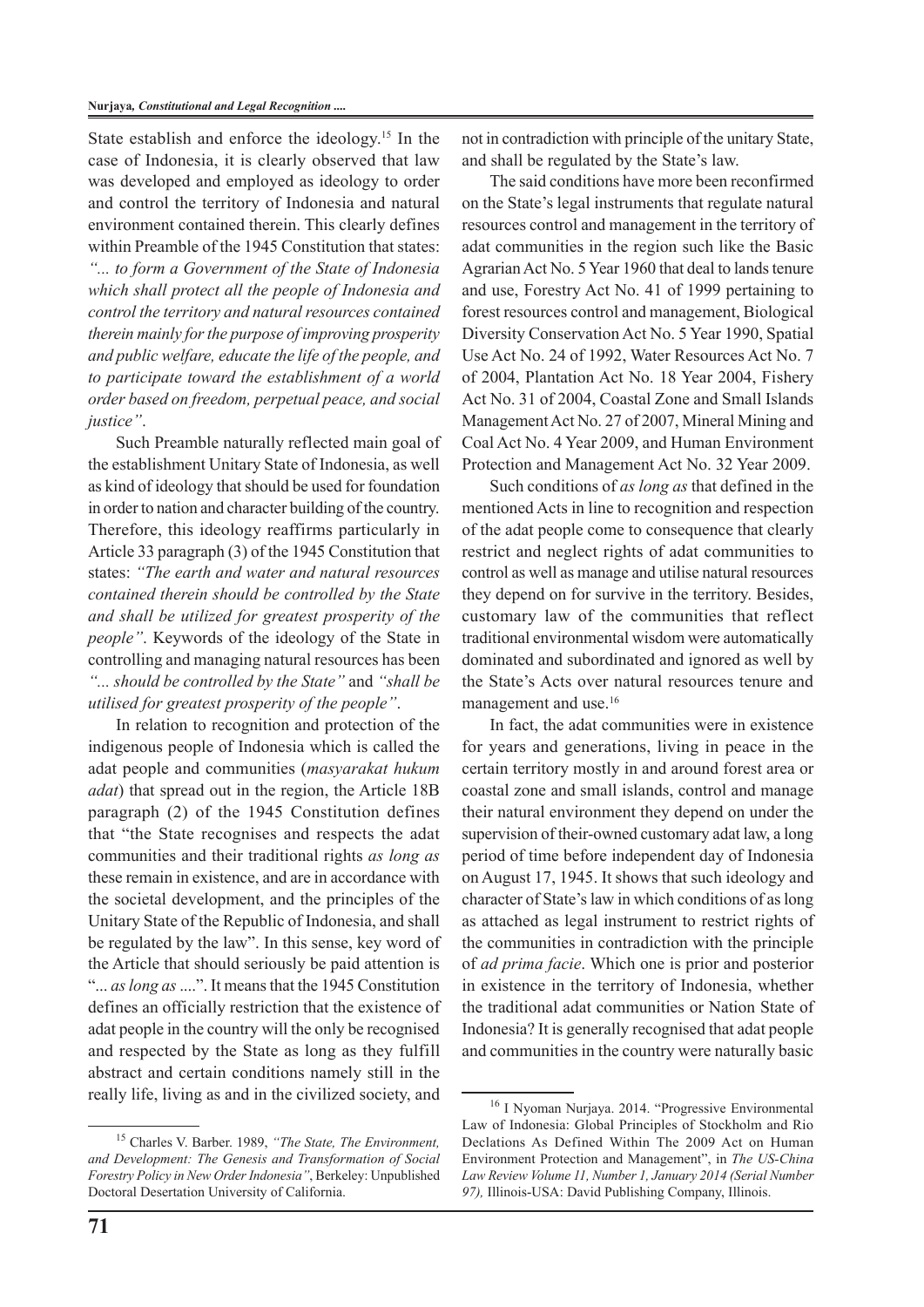elements of the establishment of Unitary State of the Republic of Indonesia.

From legal anthropology point of view such ideology brings to the consequence that the State law tends to dominate, marginalise, and even ignore folk law of the local communities namely customary law which remains naturally in existence as living adat law in the country. Eventhough, customary law declared as the only basic principle over the Basic Agrarian Act of 1960, but the capacity of adat law in such position and standing remain needs further clarification in the context of Indonesia's system of law. In this sense, as pointed out by Hart that the position of adat law within the State law could be mentioned as the rule of recognition.17 The fundamental question as appeared whether it is a genuine recognition or pseudo recognition? In my opinion, the recognition of adat law within the State law is pseudol recognition as to be intended by Hart. It is because of the attached strictly condition of *as long as* within the 1945 Constitution and a number of Acts pertaining to natural resources resources control and tenure, condition of which bring about consequence that legal standing and capacity of customary adat law had been decreased in the level of both State's ideology and legislations. In other words, this is the so called pseudo-constitutional and legal recognition of the adat community rights over natural resources include their-owned customary adat law.18

What could be criticise from these mentioned legislations in relation to the State's ideology is legal position and capacity as well as legal recognition of traditional adat communities within the life of Nation State of Indonesia. In one hand, adat communities and their-owned customary law have been officially recognized by the 1945 Constitution and legislations. But, on the other hand, the existance of adat communities has been restricted with condition of *as long as* in the sense of recognition and protection within the Constitution and State's law. It means that

eventhough clearly stated that natural resources law regarding the earth, water and air space, including natural resources contained therein, is basically customary adat law, the word of *as long as* have decreased its legal position and capacity as the only foundation of State's ideology and legislations.

In other words, the attached conditions of *as long as* goes to prove that adat law was actually subordinated to the State's natural resources law in the level of ideology and legislations. What then could be concluded from this brief description of the fact legal plurality in multicultural country of Indonesia? The answer seems to be clear that fundamental principle that customary adat law should form the basis of State's law is so heavily qualified because of the word *as long as* attached in the 1945 Constitution and legislations. We must doubt seriously whether it can in fact continue to do so. There is certainly little room for the view that the legislature has supported or under written adat as mainly source of resources law, except to the extent that it does not conflict with the limits imposed upon it.19 In line to the political of national law development that structured by the Government, this could be the so called the State's political of ignorance in term the existence of adat people and communities, as well as their rights over natural resources tenure and utilisation include ignoring the living customary law as legal entity in the total system of national law.

In the level of implementation and enforcement it could really be witnessed that in many cases customary adat law neglected and ignored by the State law in the time tensions and conflicts between Central and the Regional Governments and local adat communities over natural resources control and tenure appear in the regions of Indonesia. It could really be observed that the Government tends to disregard rights of the local adat communities in term of their access, control, and utilisation resources of the local people. In natural and empirical condition the traditional adat communities were powerless to meet the Government in the time their traditional rights over territory and natural resources contained therein

<sup>17</sup> H.L.A. Hart. 1960, *The Concept of Law*, Oxford: Oxford University Press.

<sup>18</sup> I Nyoman Nurjaya. 2011. "Adat Community Lands Right As Defined Within the State Agrarian Law of Indonesia: Is It A Genuine or Pseudo Legal Recognition?", in *The US-China Law Review Volume 8, Number 4, April 2011*, Illinois-USA: David Publishing Company. I Nyoman Nurjaya. 2012. "State Law in Multicultural Country of Indonesia: Toward A Just and Equitable State in Legal Anthropology Point of View", in *the US-China Law Review Volume 9, Number 1, Febroary 2012*, Illinois-USA: David Publishing Company.

<sup>19</sup> H.B Hooker. 1978, *Adat Law in Modern Indonesia*, Oxford: Oxford University Press.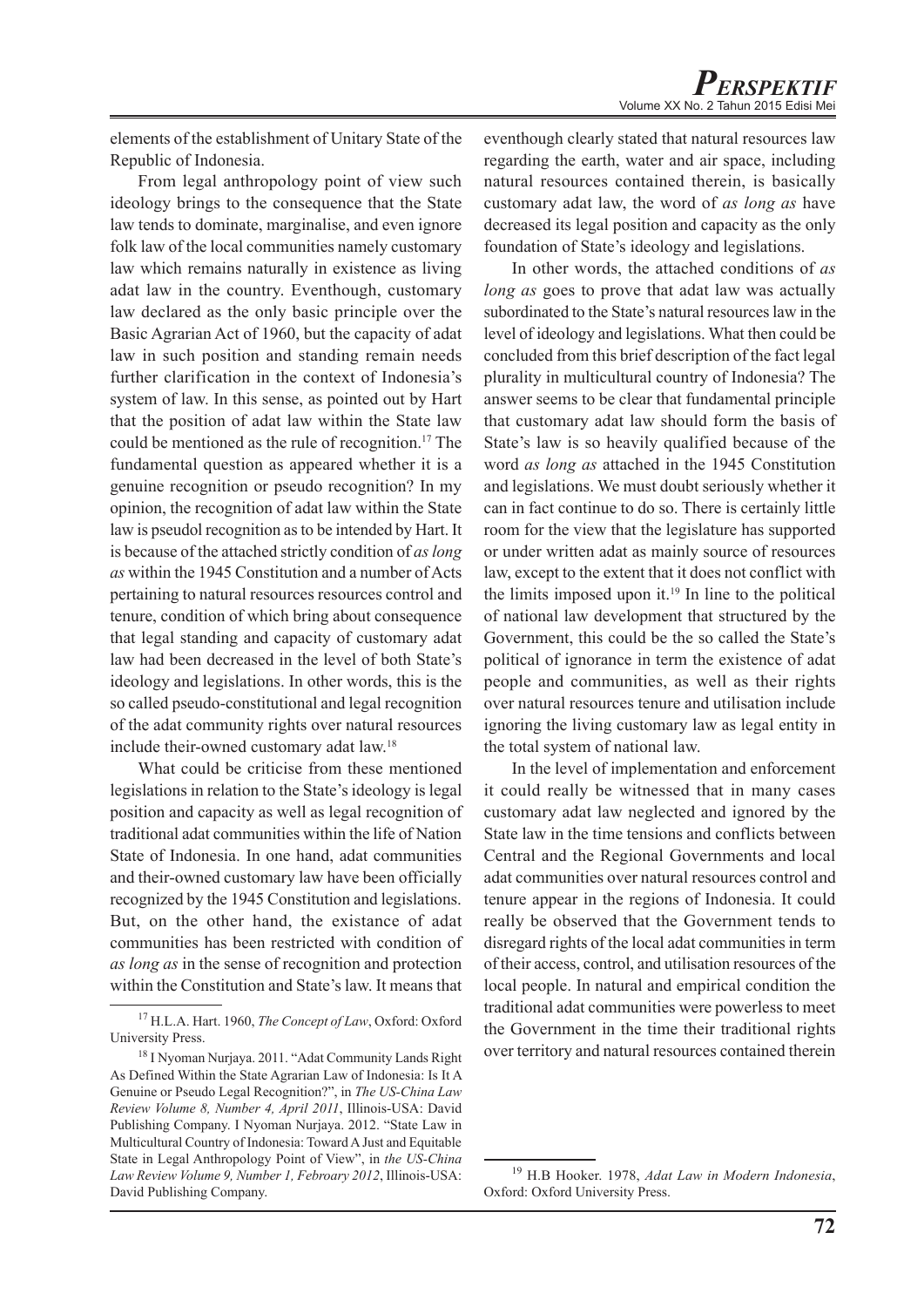were neglected and ignored and demised under the name of national development.20

In this respect, John Bodley said that the people in which their traditional adat rights on natural resources and cultures neglected and ignored in the name of development were naturally "victims of development". In his words Bodley states: Government policies and attitudes are the basic causal factors determining the fate of tribal cultures, and that governments throughout the world are concerned primarily with the increasingly efficient exploitation of the human and natural resources of the areas under their control. It is becoming increasingly apparent that civilization's "progress" destroys the environment as well as other people and cultures.<sup>21</sup>

Hence, it then could be understood why the national development implemented by the Government has been facing seriously difficulties and obstacles in the regions? It is because of its ideology of pseudo recognition of adat communities and State's legislations that ignoring the existance and capacity of living customary law in the daily life of adat communities. State's ideology and the legislation with regard to the recognition and protection of traditional adat communities and their customary law were both inconsistency in the level of the 1945 Constitution and uncertainty in the level of State's law.

In summary, when we observed the development of national law in the country, it could be mentioned that the State law has become the idiom for expression of power to control its territory and manage natural resources contained therein, and has systematically ignored and neglected the legal position and capacity of customary adat law as a naturally living law of the traditional adat people in the country.22 It brings to the consequence that the natural resources control and management in the level of implementation and enforcement are mostly dominated by conflicts between Government and the local adat communities particularly over natural resources access and tenure. In this sense, the conflicts of which reflected on larger tensions between the central and regional Government and the local people in most regions of Indonesia.

In order to obtain better understanding in relation to social and cultural context of law, our attention should be addressed to the relationship between law and culture. In this respect, that law is actually part of culture, and therefore law should be studied as an integral part of culture whole, and not regarded as an autonomous institution.<sup>23</sup> Consequently, when we are speaking about the establishment of State law, other aspects of culture such as economy, politic and ideology must be taken into account. In fact, these aspects of culture powerfully influence in the development of State law. That is why, in a number of obstacles that faced from ideological, economical and political reasons can be observed in the establishment of national law both in the level of law making and implementation and enforcement as well.

Law can not be understood without regard for the realities of social life. Thus, if we wish to clarify position and the capacity of adat law in the total structure of Indonesia, the social and cultural structure including law in particular, I encourage to employ the concept of semi-autonomous social field as introduced by Moore.<sup>24</sup> In this regard, society was described as a social arena in which a number social fields have rule-making capacities, generate rules, customs, symbols internally, and the means to induce or coerce compliance that so called self-regulation or legal order. But, they are simultaneously set in a large social matrix which can, and does, effect and invade by its autonomy and means of legislation. Therefore, these social fields may be called as semi-autonomous social fields within the total structure of society.

The above theoretical framework is clearly significant in order to obtain better understanding with regard to such law issue in the total system of Indonesia's law, particularly in understanding ideology of the State and the position and capacity

<sup>20</sup> Michael R. Dove. 1981, *Peranan Kebudayaan Tradisional Indonesia dalam Modernisasi (The Role of Traditional Culture in Modern Indonesia)*, Jakarta: Yayasan Obor Indonesia; Person, Gerard. 1991, "The Tension Between State Law and Local Culture", Unpublished Paper; I Nyoman Nurjaya (ed) (1993), *Politik Hukum Pengusahaan Hutan di Indonesia (Politic of Law on Forestry Management of Indonesia),* Jakarta: Wahana Lingkungan Hidup Indonesia (WALHI);

<sup>21</sup> John Bodley, 1982, *Victims of Progress*, California: Mayfield Publishing Company*.*

<sup>22</sup> Starr, June and Jane F. Collier. 1989, *History and Power in The Study of Law, New Direction in Legal Anthropology*, Ithaca and London: Cornel University Press.

<sup>23</sup> Leopold Pospisil, 1971, *Anthropology of Law, A Comparative Theory*, New York: Harper & Row Publisher.

<sup>24</sup> Sally F. Moore, 1978, *Law as Progress, An Anthropological Approach*, London: Routhledge & Kegan Paul Ltd.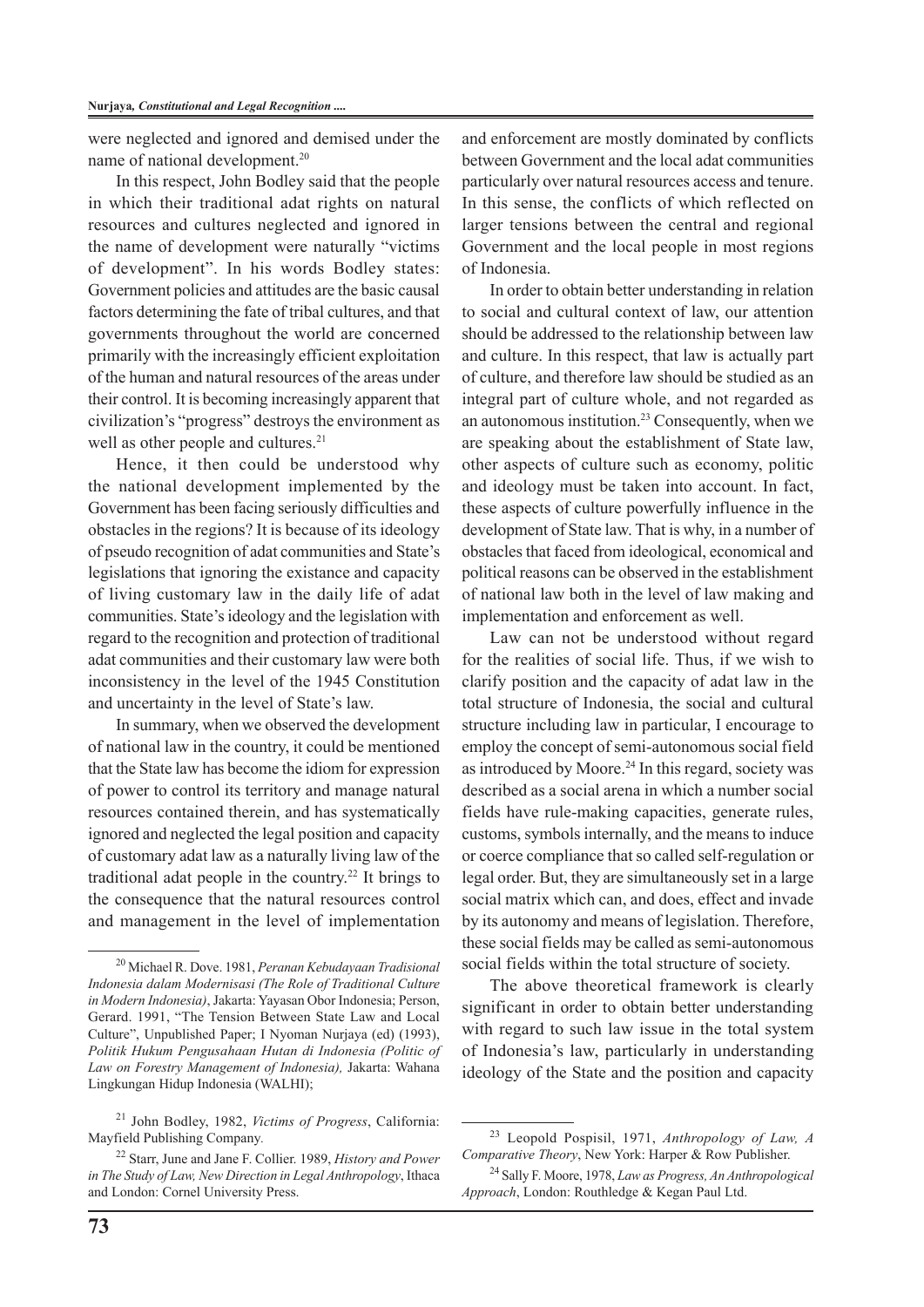of customary adat law as naturally living law of the traditional communities of Indonesia.

#### **Discussion and Recommendation**

From the legal anthropology point of view the form of law has not been the only legislation that shaped and enforced by the Government namely State law. In the daily life of communities it could also be observed the existence of religious law, as well as folk law, indigenous law or customary law as legal fact within human interaction, include self-regulation or inner-order mechanism which play an urgent role mainly as tool for securing social order, legal order, and social control within society. Therefore, it is confirmed that law as a product of culture comprises those of folk law, religious law, State law, and selfregulation/inner-order mechanism as well. This is the so called legal plurality situation within the dynamic life of society.<sup>25</sup>

The anthropological study of law focuses its study to the interaction between the law and social and cultural phenomenon which take place in society, as well as the work and function of law as instrument of social order and control in society. In particular words, legal anthropology refers to the study of cultural aspects which relate to the legal phenomenon of social order and legal order within society. Hence, legal anthropology in the specific sense refers to the study of social and cultural processes in which regulation of rights and obligations of the people has been created, changed, manipulated, interpreted, and implemented by the people. In this respect, law as it is functioned for maintaining social control and order could be State law and other sort of social control mechanism which emerge and really exist as living law within communities namely folk law or customary law, and in the Indonesian term called adat law.

Legal anthropology has also given attention to the study of legal pluralism phenomenon within society. Accordingly, we should think of law as a social phenomenon pluralistically, as regulation of many kinds of existing in variety of relationships, some of the quite tenuous, with the primary legal institutions of the centralized state. Legal anthropology has almost always worked with pluralist conceptions of law.26 As such, a legal fact of pluralistic generally refers to a situation of two or more system of law interact each other and co-existence in a social field. In other words, legal pluralism is employed to explain the existence of two or more legal systems that interact each other within a social field and the situation of legal phenomenon pluralistically is also intended to describe en empirical situation of two or more legal systems operate simultaneously in a social field.<sup>27</sup>

What has been elaborated above shows that basic of law is naturally lied down in society itself. Hence, if we do want to obtain better understanding about law within society comprehensively that law should be studied as part of culture integrally with other aspects of culture such like politic, economy, ideology, social structure, clan system, system of religion etc. In other words, Friedman stated that law as a system particularly in actual operation is basically a complex organism in which structure, substance, and legal culture interact each other. Legal culture refers to those parts of general culture namely customs, opinions, ways of doing and thinking that bend social forces toward or way from the law and in particular ways. It is, therefore, the law naturally expresses and defines the legal norms of the community.28

Legal pluralism has conventionally been addressed to be in contradiction with the ideology of legal centralism namely an ideology of the State which enforce State law become the only officially law put into effect to all people within the territory of the State and natural resources contained therein. Such ideology legal centralism tends to disregarding the existence of adat community and other kind of legal systems such like folk law or customary law as living law within the life of adat communities in the country. That is why the recognition of adat community rights over natural resources defined and regulated within the State law as the only pseudo-legal recognition and not as genuine-legal recognition.

<sup>25</sup> Brian Tamanaha, 1992, "The Folly of the Concept of Legal Pluralism", paper presented at the International Congress the Commission on Folk Law and Legal Pluralism in Victoria University of Wellington, New Zealand; John Griffiths. 1986, What is Legal Pluralism?, in *Journal of Legal Pluralism and Unofficial Law* No. 24/1986, The Foundation for Journal of Legal Pluralism.

<sup>26</sup> Roger Cotterel, 1995, *Law's Community, Legal Theory in Sociological Perspective*, Oxford: The Clarendon Press.

<sup>27</sup> M. B. Hooker. 1975, *Legal Pluralism: Introduction to Colonial and Neo-Colonial Law*, London: Oxford University Press.

<sup>28</sup> Lawrence M. Friedman, 1975, *The Legal System, A Social Science Perspective*, New York: Russell Sage Foundation.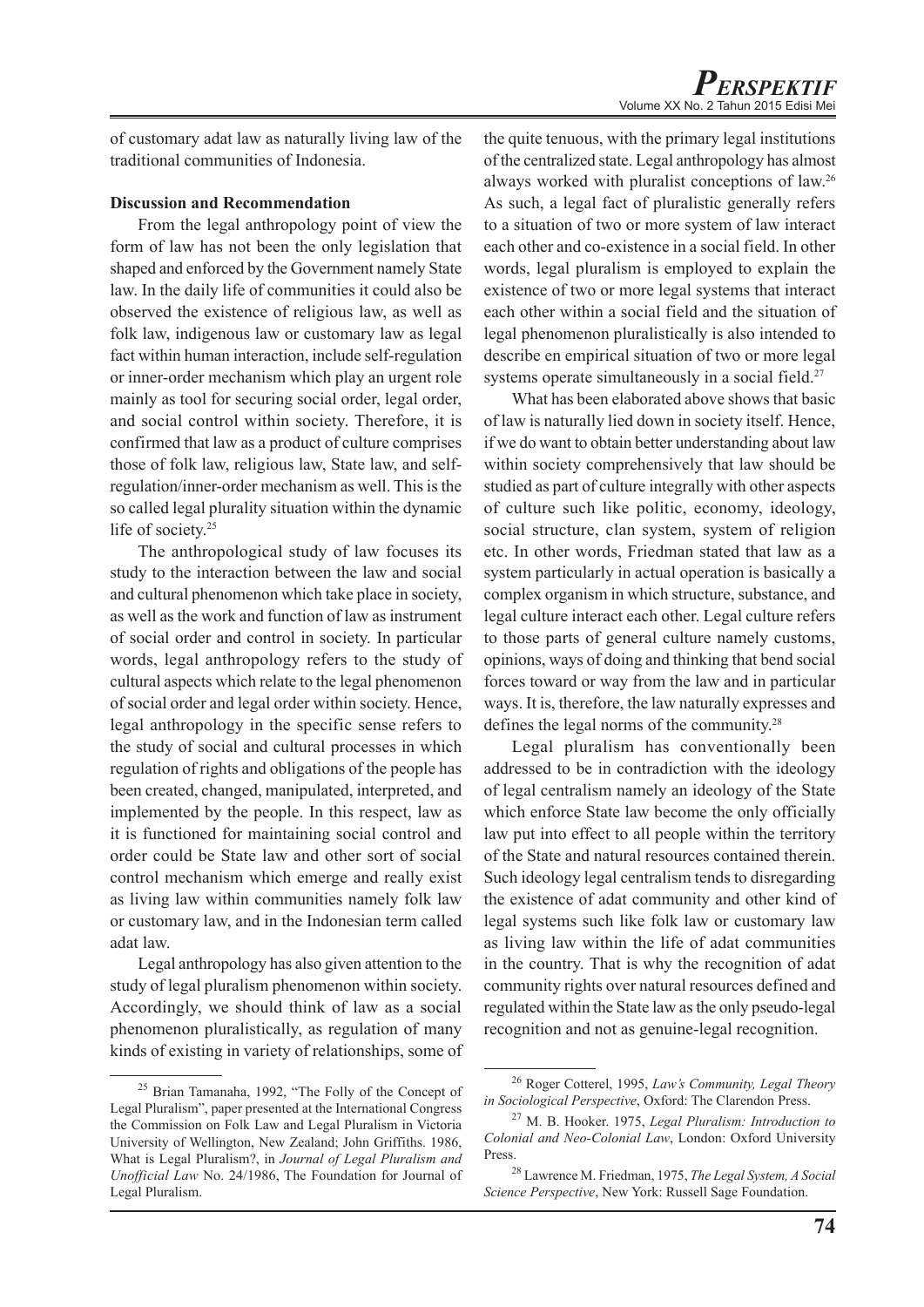It has been outlined above that law from the perspective of anthropology studied as a basic system of social order and social control within society. Anthropologists have similarly concentrated on what they regards as law, typically the most formal and dramatic aspects of social control in tribal and other simple societies, although this often includes non-governmental as well as governmental process. Besides, law has also played its role as facilitation of human interaction as well as functioned as social instrument for dispute settlement that takes place within community. In the development of politically organized society namely Nation State, basic function of law has been increased and established as an instrument for social engineering in order to build a certain social condition which is intended by State and the Government in particular.29

As the idea of law pointed out by Gustav Radbruch that all kinds of law is ideologically oriented firstly toward justice. A second element of the idea of law is expediency, suitability of purpose, and the third element of the idea of law is legal certainty that is the law, as an ordering of society, must be one order over all members of society and therefore it requires positive law.30 In this regard, the basic question remains appeared whether function and role of the State law could also be oriented toward maintaining and strengthening social integration within a multicultural country such like Indonesia.

It is a fact that Indonesia is a multicultural country in terms of ethnic, religion, language, and social stratification, including the existence of multisystem of law namely State law on the one hand and customary adat law and religious law on the other hand. Those are working and putting into effect simultaneously toward all members of communities in the territory of Indonesia. Even so it could clearly be observed that since the last four decades the Government tended to enforce the ideology of legal centralism in the development of national law in the country. Consequently, large number of State legal products namely legislation and regulations indicated toward such like State's policy of legal unification and codification, as well as legal uniformity enacted by the Government. This is the so-called rulecentred paradigm which brings the consequence of dominating, ignoring and marginalizing the other system of living adat law that in the empirical legal fact put into effect and work much more effectively in the life of traditional adat communities in the region.<sup>31</sup>

In this regard, such kind of political law development that employed by the Government has intentionally been directed and functioned as instrument of governmental social control, $32$ the servant of repressive power, $33$  as well as the command of a sovereign backed by sanction.<sup>34</sup> It is a repressive instrumentalism in which law is bent to the will of governing power. Therefore, from the legal anthropology point of view, it could be said that source of legal conflicts that increasingly occurred in the last five decades in the region could initially be based on the employment of legal centralism paradigm in the establishment of national law. On the contrary, the empirical legal fact refers to social and cultural pluralistically in which local adat communities have capacity to create and develop their customary law in ordering society.

What should be carried out to establish a legal pluralism ideology and atmosphere is to reformulate legal policy of national law development with which the multicultural fact should absolutely be taken into consideration as a source of legal action in recognizing and protecting the real existence of traditional community and the living law in the country. This brings into consequence that in the process of State law making, those values and principles of customary adat law must be accommodated and responded as well as integrated into the system of national law in the form of State legislation. Hence, characteristic of State law that reformed by the Government is national law that expresses cultural diversity of Indonesia. In line to the types of law as introduced by Nonet and

<sup>29</sup> Darji Darmodiharjo and Arief Shidarta, *Pokok-pokok Filsafat Hukum, Apa dan Bagaimana Filsafat Hukum Indonesia (Basic Legal Philosophy, What and How Indonesian Legal Philosophy*), Gramedia Pustaka Utama, Jakarta, 1996.

<sup>30</sup> Edwin W. Patterson, "Introduction", in *The Legal Philosophies of Lask, Radbruch, and Dablin*, translated by Kurt Wilk, Cambridge University Press, 1950, i-xxxix.

<sup>31</sup> I Nyoman Nurjaya. 2012. "State Law in Multicultural Country of Indonesia: Toward A Just and Equitable State in Legal Anthropology Point of View", in *the US-China Law Review Volume 9, Number 1, Febroary 2012*, Illinois-USA: David Publishing Company.

<sup>32</sup> Donald Black, 1984. *Toward a General Theory of Social Control*, New York: Academic Press.

<sup>33</sup> Philippe Nonet and Philip Selznick, 1978. *Law and Society in Transition, Toward Responsive Law*, New York: Harper Colophon Books.

<sup>34</sup> Hilaire McCoubrey and Nigel D. White, 1996. *Textbook on Jurisprudence*, London: Blackstone Press Limited.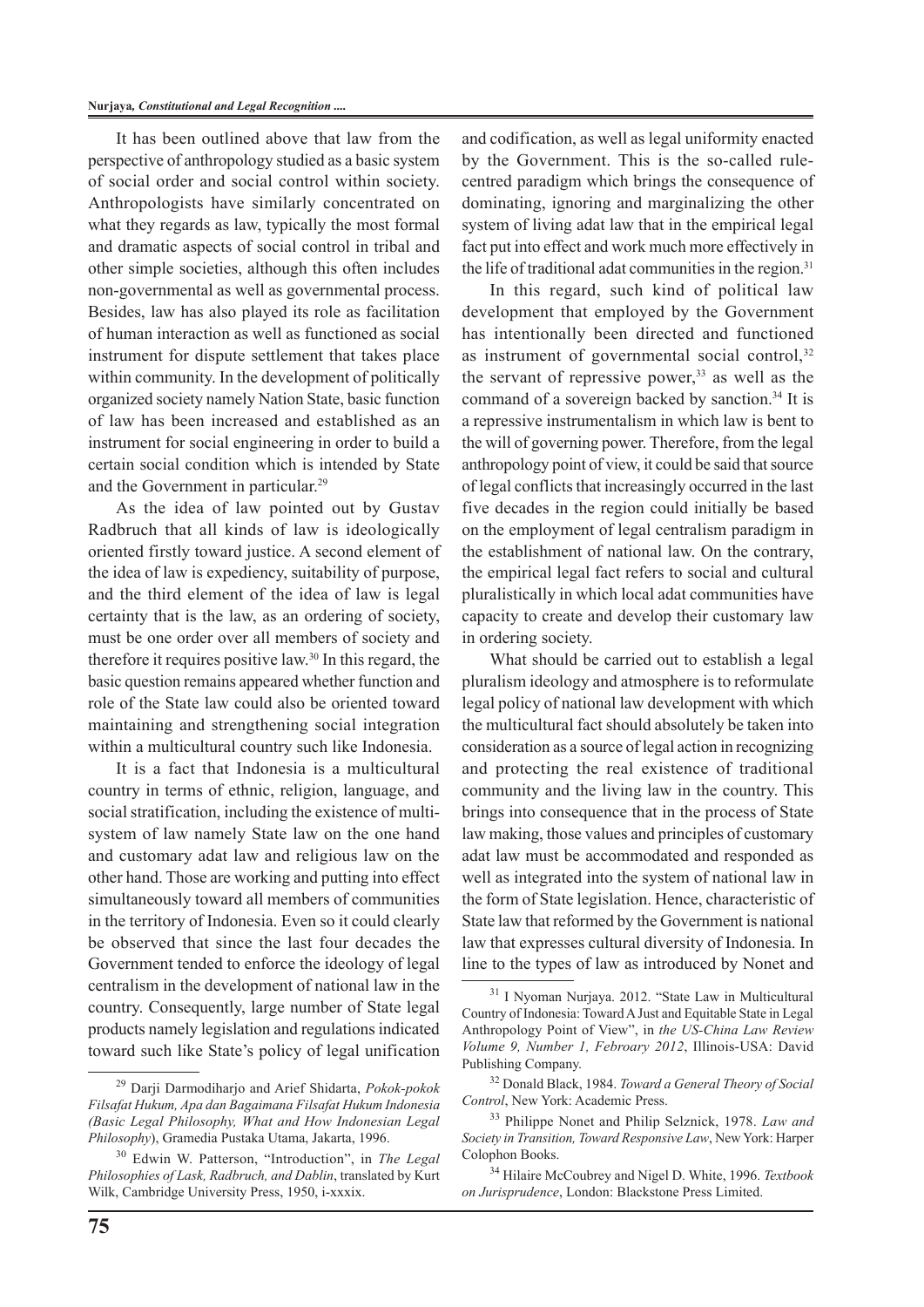Selznick,<sup>35</sup> this is the so-called responsive law namely that the State law is more responsive to the cultural diversity and traditional adat community needs in particular. That is the reason why the paradigmatic function of State law as instrument of social order and control, as well as a tool of social engineering could also be directed in strengthening social integration of the Nation State toward a just and equitable State law for the whole people of Indonesia.

To end this discussion let me quote the statement of John Griffiths which relate to the fact of legal pluralism within universally societies as follows:

Ideology of the legal centralism that is the law is and should be the law of the State, uniform for all persons, exclusive of all other law, and administered by a single set of State institutions. Those of other legal system are in fact hierarchically subordinate to the law and institutions of the State. ... Legal pluralism is the fact. Legal centralism is a myth, an ideal, a claim, an illusion. Legal pluralism is the name of a social state affairs and it is a characteristic which can be predicted of social group.36

## **REFERENCES**

- Allot, Anthony and R. Woodman Gordon (eds). 1975. *People's Law and State Law*. Dodrecht-Holland: Foris Publication.
- Abdurrachman, Sukri. 2004. *Konflik Pertanahan di Era Reformasi: Hukum Negara, Hukum Adat dan Tuntutan Rakyat (Conflict of Land Tenure in Reformation Era: State Law, Adat Law and Claiming of the People)*. Jakarta: Pusat Penelitian Kemasyarakatan dan Kebudayaan LIPI.
- Araf, Al and Awan Puryadi. 2002. *Perebutan Kuasa Tanah (The Contest of Land Tenure and Control)*. Yogyakarta: Lappera Pustaka Utama.
- Bachriadi, Dianto, Erpan Faryadi, dan Bonnie Setiawan (eds). 1997. *Reformasi Agraria, Perubahan Politik, Sengketa, dan Agenda Pembaruan Agraria di Indonesia (Agrarian Reformation, Political Change, Conflicts and Agrarian Reform Agendas in Indonesia)*. Jakarta KPA & Lembaga Penerbitan FE-UI.
- Bachriadi, Dianto. 1998. *Sengketa Agraria dan Perlunya Menegakkan Lembaga Peradilan yang Independen (Agrarian Disputes and the Needed for Enforcing the Independently Agrarian Court)*. Bandung: Kertas Posisi KPA 002/1998, Konsorsium Pembaruan Agraria (KPA).
- Barber, Charles Victor. 1989. *"The State, The Environment, and Development:The Genesis and Transformation of Social Forestry Policy in New Order Indonesia"*. Berkeley: Unpublished Doctoral Desertation University of California.
- Black, Donald. 1984. *Toward a General Theory of Social Control*. New York: Academic Press.
- Black, Donald and Maureen Mileski (eds). 1973. *The Social Organization of Law*. New York: Seminar Press.
- Benedanto, Pax. 1999. *Menggugat Ekspansi Industri Pertambangan di Indonesia (Reclaiming over Maining Industrial Expantion in Indonesia)*. Bogor: Pustaka Latin.
- Bodley, John H. 1982. *Victims of Progress*. California: Mayfield Publishing Company.
- Bohannan, Paul (ed.). 1967. *Law and Warfare, Studies in the Anthropology of Conflict*. Austin and London: University of Texas Press.
- Cotterel, Roger. 1995. *Law's Community, Legal Theory in Sociological Perspective*. Oxford: The Clarendon Press.
- Dove, Michael R. 1981. *Peranan Kebudayaan Tradisional Indonesia dalam Modernisasi (The Role of Traditional Culture in Modern Indonesia)*. Yayasan Obor Indonesia, Jakarta.
- Friedman, Lawrence M. 1975. *The Legal System, A Social Science Perspective*. New York: Russell Sage Foundation.
- Griffiths, John. 1986. *What is Legal Pluralism?, in Journal of Legal Pluralism and Unofficial Law No. 24/1986*. The Foundation for Journal of Legal Pluralism, pp. 1-56.
- Harman, Benny K. (1995). *Pluralisme Hukum Pertanahan dan Kumpulan Kasus Tanah (Pluralism in Indonesian Land Law and Compilation Land Tenure Cases)*. Jakarta: YLBHI.
- Hart, H.L.A. 1960. *The Concept of Law.* Oxford: Oxford University Press.
- Hatfindo. 2004. "Final Report of the Study on Capacity Building for Decentralized Natural Resources Management", ADB TA 3523-INO.

<sup>35</sup> Philippe Nonet and Philip Selznick, 1978. *Law and Society in Transition, Toward Responsive Law*, New York: Harper Colophon Books.

<sup>36</sup> John Griffiths, 1986, What is Legal Pluralism?, in *Journal of Legal Pluralism and Unofficial Law* No. 24/1986, The Foundation for Journal of Legal Pluralism.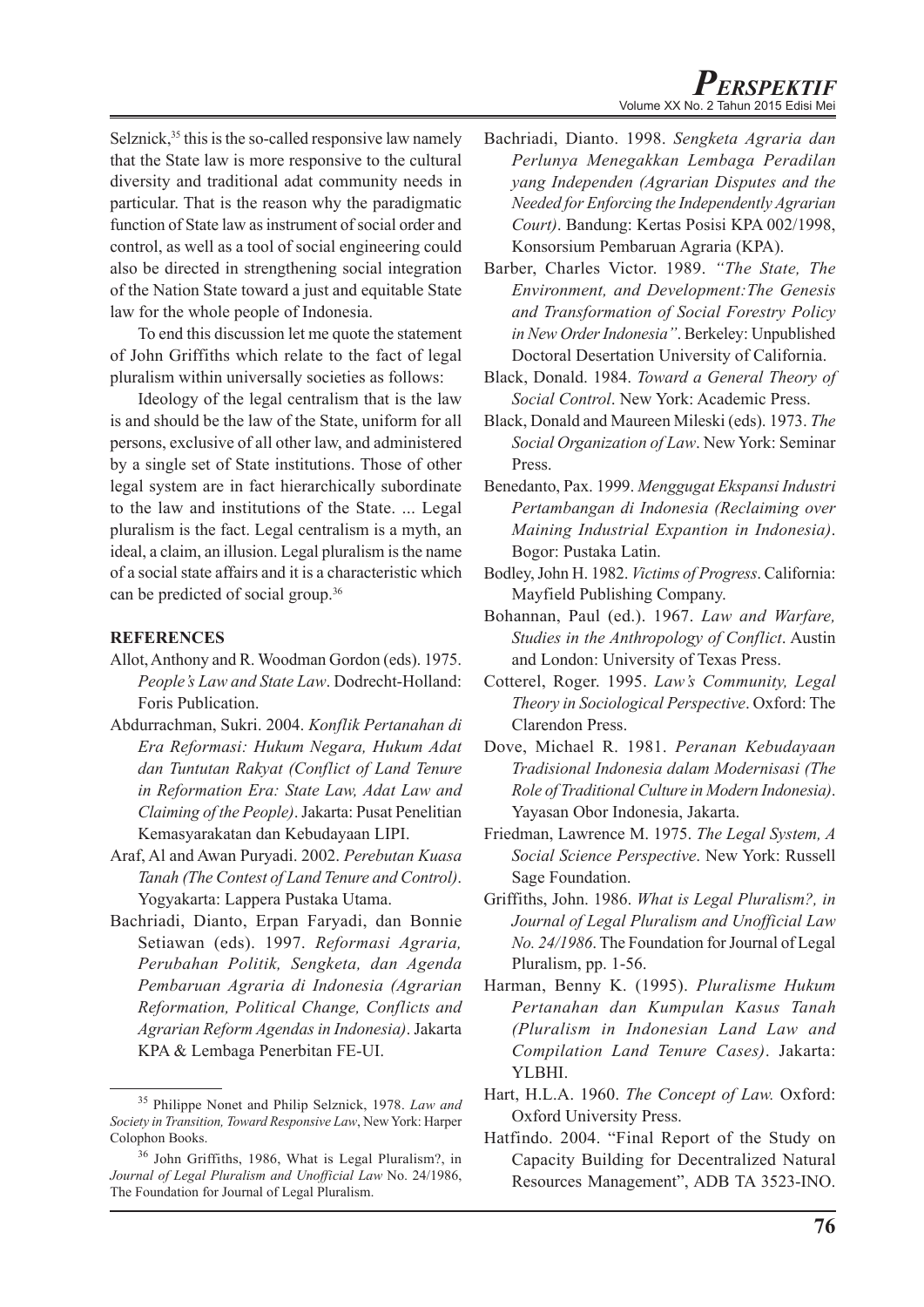West Vancouver Canada: Hatfield Consultants Ltd.

- Hoebel, E. Adamson. 1954. *The Law of Primitive Man.* Cambridge, Massachussetts.
- Hooker, M.B. 1978. *Adat Law in Modern Indonesia.*  Oxford University Press, USA.
- Korten, D.C. "Community Based Resource Management", in Korten D.C. (Ed). *Community Management: Asian Experience and Perspectives.*  Kumarian Press.
- Llewellyn, Karl and E. Adamson Hoebel. 1941. *The Law of Primitive Man.* New York: Atheneum.
- Moniaga, Sandra. 1999. "Toward Community-based Forestry and Recognition of Adat Property Rights in the Outer Islands of Indonesia". Unpublished paper.
- Moore, Sally F. 1978. *Law as Progress, An Anthropological Approach.* London: Routhledge & Kegan Paul Ltd.
- Nader, Laura and Harry F. Tood Jr. (eds.). 1978. *The Disputing Process-Law in Ten Societies*. New York: Columbia University Press.
- Nonet, Philippe and Philip Selznick. 1978. *Law and Society in Transition, Toward Responsive Law.*  New York: Harper Colophon Books.
- Nurjaya, I Nyoman (ed). 1993. *Politik Hukum Pengusahaan Hutan di Indonesia (Politic of Law on Forestry Management of Indonesia).* Jakarta: Wahana Lingkungan Hidup Indonesia (WALHI).
- Nurjaya, I Nyoman. 2005. *Magersari: Dinamika Komunitas Petani-Pekerja Hutan dalam Perspektif Antropologi Hukum (Magersari: The Community Dinamic of Forest Labor and Peasant in the Perspective of Legal Anthropology).*  Malang: UM Press.
- Nurjaya, I Nyoman. 2007. *Pengelolaan Sumber Daya Alam dalam Perspektif Antropologi Hukum (Natural Resources Management in Legal Anthropology Perspective).* Jakarta: Prestasi Pustaka Publisher.
- Nurjaya, I Nyoman. 2011. "Adat Community Lands Right As Defined Within the State Agrarian Law of Indonesia: Is It A Genuine or Pseudo Legal Recognition?", in *The US-China Law Review Volume 8, Number 4, April 2011*. Illinois-USA: David Publishing Company.
- Nurjaya, I Nyoman. 2012. "State Law in Multicultural Country of Indonesia: Toward A Just and Equitable State in Legal Anthropology Point of

View", in *the US-China Law Review Volume 9, Number 1, Febroary 2012*. Illinois-USA: David Publishing Company.

- Nurjaya, I Nyoman. 2014. "Progressive Environmental Law of Indonesia: Global Principles of Stockholm and Rio Declations As Defined Within The 2009 Act on Human Environment Protection and Management", in *The US-China Law Review Volume 11, Number 1, January 2014 (Serial Number 97).* Illinois-USA: David Publishing Company, Illinois.
- Peluso, Nancy L. 1992. *Rich Forest, Poor People: Resource Control and Resistance in Java.* University of California Press, USA.
- Person, Gerard. 1991. "The Tension Between State Law and Local Culture". Unpublished Paper.
- Pospisil, Leopold. 1971. *Anthropology of Law, A Comparative Theory*. New York: Harper & Row Publisher.
- Repetto, Robert and Malcolm Gillis. 1988. *Public Policies and the Misuse of Forest Resources*. New York: Cambridge University Press.
- Suhendar, Endang dan Ifdal Kasim. 1996. *Tanah sebagai Komoditi, Kajian Kritis atas Kebijakan Pertanahan Orde Baru (Land as Economic Commodity, Critical Study of Land Tenure Policy in the New Order Era)*. Jakarta: ELSAM.
- Selznick, P. 1969. *Law, Society, and Industrial Justice.*  New York: Transaction Books,.
- Snyder, F.G. 1981. "Anthropology, Dispute Process and Law: A Critical Introduction", dalam *British Journal of Law and Society* Vol. 8 No. 2 Winter, pp. 141 – 179.
- Spradley, James P. and David W. McCurdy. *Conformity and Conflict, Reading in Cultural Anthropology*. Boston and Toronto: Little, Brown and Company.
- Starr, June and Jane F. Collier. 1989. *History and Power in The Study of Law, New Direction in Legal Anthropology*. Ithaca and London: Cornel University Press.
- Sumardjono, Maria S.W. 2008. *Tanah dalam Perspektif Hak Ekonomi, sosial, dan Budaya (Land in the Perspective of Ecnomic, Social and Cultural Rights).* Jakarta: Kompas Press.
- Tamanaha, Brian. 1992. "The Folly of the Concept of Legal Pluralism", paper presented at *the International Congress the Commission on Folk*